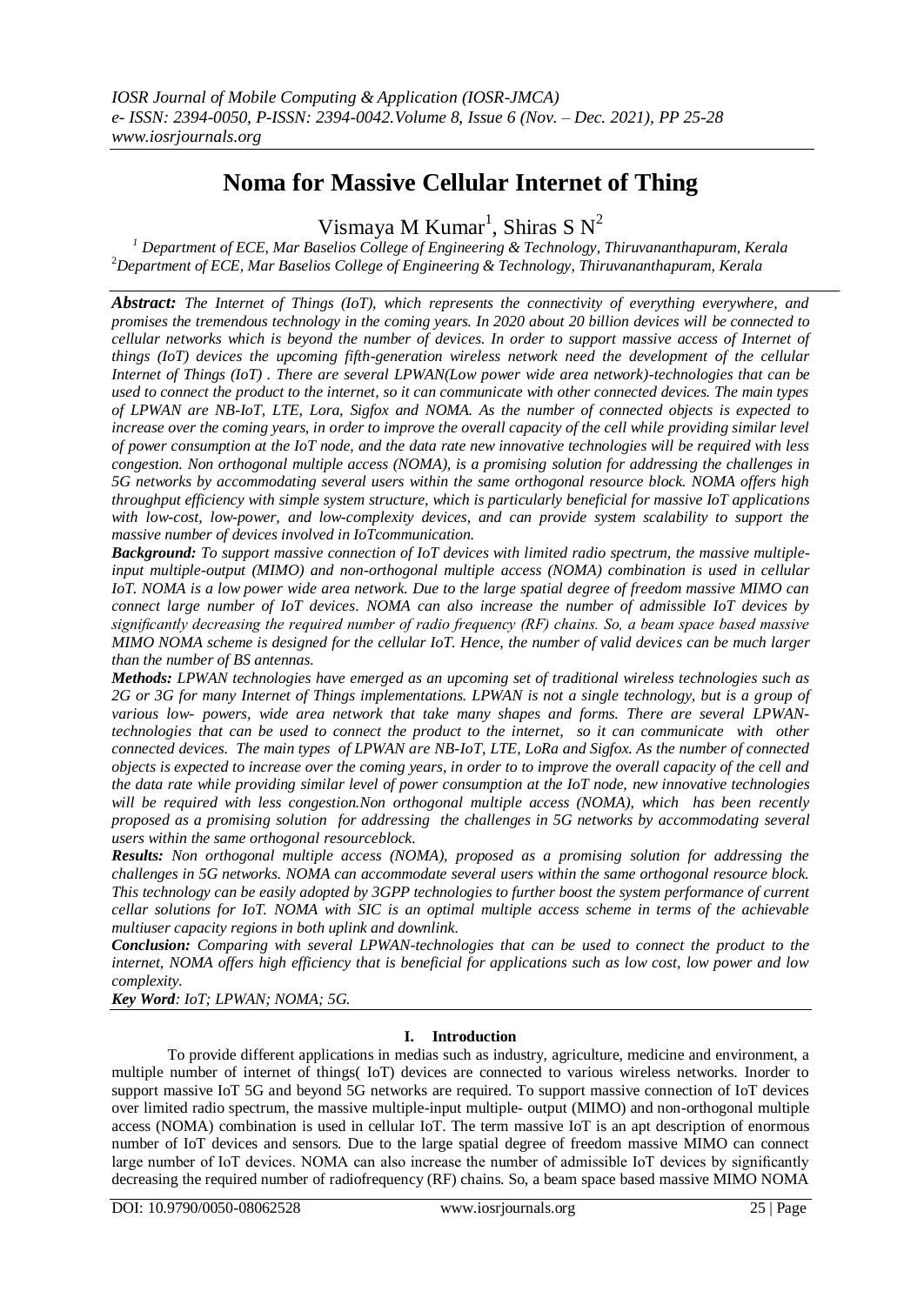scheme is designed for the cellular IoT. Therefore, the number of valid devices can be much larger than the number of BS antennas. Massive IoT refers to the application that is less latency sensitive, low cost and low energy consumption. The key requirements of massive IoT includes long battery life, affordable device, strong coverage and low operation cost. Low cost networks can easily handle large number of devices. In conjunction with the rapid growth of IoT in market, low power wide area network have become a low rate long rate communication technology.

## **II. Methods**

LPWAN technologies have become an upcoming set of technologies such as 2G, 3G and for many Internet of Things*.* LPWAN technologies have advantages such as low-cost and power-efficient communication which is needed for many IoT devices. Licensed vs. license-free are the two classifications of low power wide area networks. All licensed low power wide area networks are derived from 3rd generation partnership project (3GPP) cellular standards, the license-free landscape is much diverse. Depending on theirunderlying technologies, license-free spectrum of LPWANs varies significantly in terms of network performance criteria. LPWANs have greater power efficiency and operate at lower cost than any other traditional mobile networks. They can connect large number of devices over huge area 10 to 1,000 bytes are the packet sizes that can be accommodated by the LPWAN with an uplink speeds of 200 Kbps and its range varies from 2 km to 1,000 km, depending on the technology. LPWAN is a group of various low-powers and is not a single technology, where the wide area network can take different shapes and forms. [Smart metering,](https://internetofthingsagenda.techtarget.com/definition/smart-meter) smart lighting, asset monitoring and tracking, [smart cities,](https://internetofthingsagenda.techtarget.com/definition/smart-city) precision agriculture, livestock monitoring, energy management, manufacturing, and [industrial IoT d](https://internetofthingsagenda.techtarget.com/definition/Industrial-Internet-of-Things-IIoT)eployments are the different applications where low power wide area network technologies are used. There are several LPWAN-technologies that can be used to connect the product to the internet, so it can communicate with other connected devices. The main types of LPWAN are NB-IoT, LTE, LoRa and Sigfox. As we all know that the connected objects number increases in the coming years, therefore it is necessary to improve the overall capacity of the cell and the data rate to provide similar level of power consumption at the IoT node, by reducing the congestion. Therefore to face the challenges in 5G network and to connect multiple users the best solution is Non orthogonal multiple access(NOMA).

Sigfox: Based on the patented technology sigfox offers an end to end connectivity solution with a low power wide area network operator. The uplink communication that is the data from the base station to the end devices, the sigfox only supports uplink communication and not the downlink communication. Sigfox has an advantage where it experiences less noise levels and is an end to end network solution and technology player and it uses the frequency bandwidth efficiently which helps to reduce the power consumptions. Sigfox has the lowest cost radio modules. another advantage of sigfox is that it can cover a wide range of area where it is located. But it cannot be deployed everywhere, so it won't work for a large number of user cases. As sigfox only has a limited downlink possibility, it has a different link budget and is very restricted. Endpoint to the base station communication is better headed up in sigfox. Sigfox has bidirectional functionality, but the capacity from the base station back to the endpoint is overall controlled. Less power consumption is the main advantage of sigfox as less amount of data is send with less speed and it can cover a wide range of area where it is located, and the drawback is that it will not work for a large usecases.

Long range (LoRa): Long Range (LoRa) is a non-cellular modulation technology used for Long Range Wide Area Network ( LoRaWAN). LoRa and LoRaWAN are two terms which are not interchangeable. LoRaWAN is mainly used for wide area network communications (WAN) whereas LoRa is used for long range communication. LoRa is a wireless platform which will provide low power and long range, that has become the technology for IoT. LoRa or Long range low power wireless standard is mainly used for providing low data rate communication network.LoRa can provide low data rate communication over threshold distances. The main advantages of LoRa is that it has good radio networks for IoT solutions and has better link budgets. Another advantage is that we are able to provide our own network and are able to manage our own network. LoRa devices has the ability to work well when they are in motion, which makes them useful for tracking assets. Energy management, natural resource reduction, pollution control, infrastructure efficiency, disaster prevention, which is the biggest problem faced by our planet can be solved by LoRa technologies. Longer battery life than narrow band IoT (NB-IoT) devices is the another main advantage of LoRa. The disadvantages of Lora includes lower data rates than NB-IoT, longer latency time and it requires a gateway towork.

**Narrow band IoT (NB– IoT):** For developing a wide range of new IoT devices and service a standard based new low power wide area network technology known as Narrow band IoT (NB-IoT) has developed, High system capacity, spectrum efficiency and high power consumption of user devices are the main advantages of narrow band IoT . Battery has a life expansion of more than 10 years. NB-IoT is the initiative project by the Third Generation Partnership project (3GPP), which is the organization for standardizing cellular systems, and addresses the needs of very low data rate devices that need to connect to mobile networks, often powered by batteries. To standardize the IoT device to make it more inter operable and more reliable is the main goal of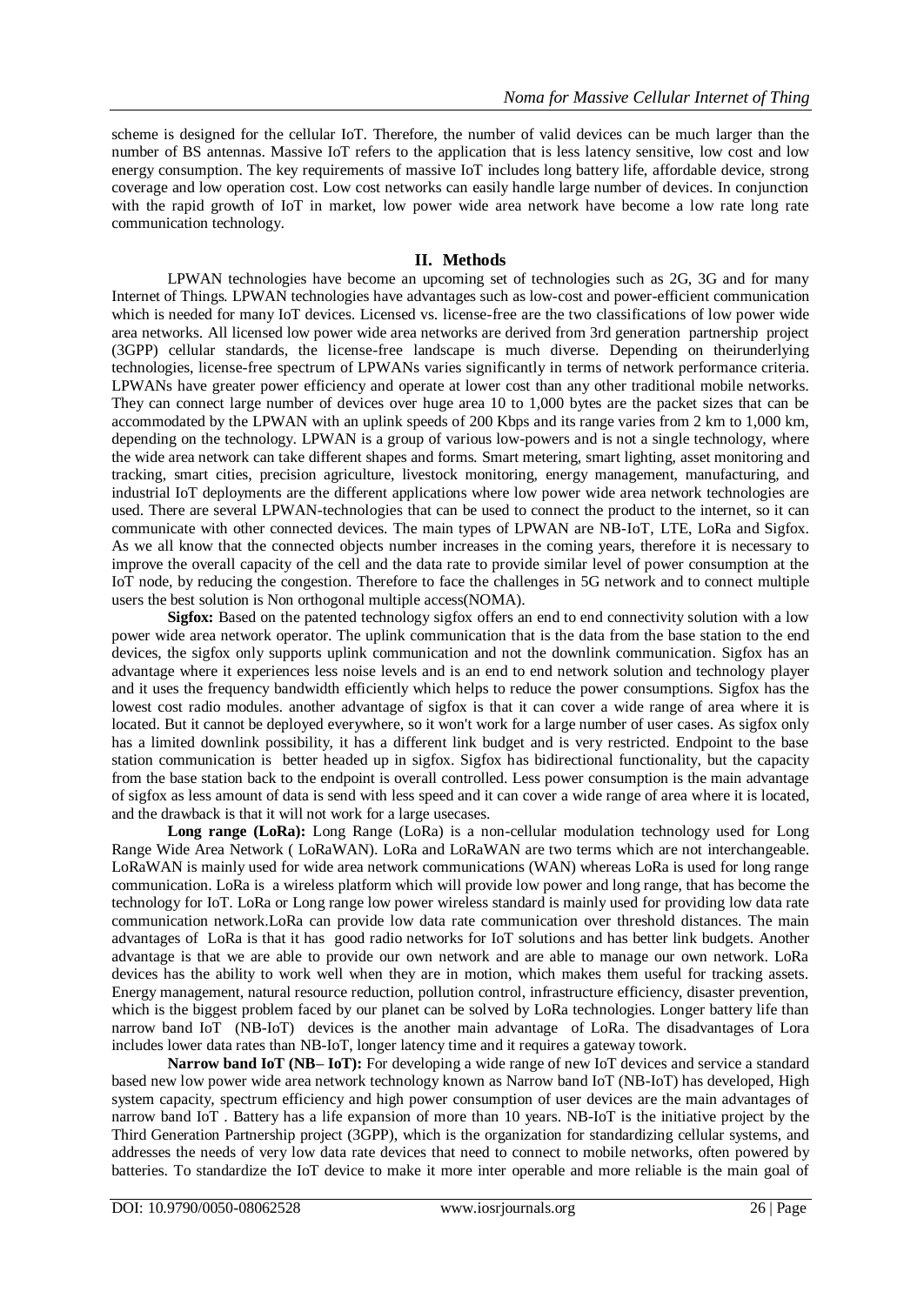NB- IoT. NB-IoT work well indoors and in dense urban areas as the devices rely on 4G coverage's and has better and faster response times than LoRa and has good quality of service are the main advantages of NB-IoT, the drawbacks includes its implementation difficulty and implementation cost. Sending large amount of data is the main design drawback of NB-IoT. NB-IoT is mainly used by meters and sensors since network and handoff is a problem inNB-IoT,

**Long Term Evolution (LTE):** LTE is also a project by third generation partnership project (3GPP) which is done in 2004 and LTE means Long Term Evolution. Among the cellular technologies such as 3G,4G, and 3GPP LTE is the current and promising technologies. LTE brings new standard for IoT networking. The main advantages of LTE that is long term evolution networks are low latency, packet optimized radio access technology supporting flexible bandwidth deployments and high data rate. The network design architecture of LTE is based on the goal to provide seamless mobility and quality of service to support packet switched data traffic. The main advantages include minimal infrastructure, robust reach over massive distances, low cost, low power and scalability, better battery life and better indoor penetration. The user needs to have mobile phones which support LTE functionality, which requires completely new network is the main drawback of LTE.

**Non – Orthogonal Multiple Access (NOMA):** Orthogonal and non-orthogonal approaches are the two types of multiple access techniques. Orthogonal multiple access (OMA), includes time division multiple access (TDMA), frequency division multiple access (FDMA), and orthogonal FDMA (OFDMA), where there is no overlapping of each other. A non-orthogonal scheme allows overlapping among the signals in time or frequency by exploiting power domain, code domain. NOMA is one of the most promising radio access technique in next generation wireless network. Compared to OFDMA, which is the current standard technique, NOMA offers a set of desirable potential benefits such as enhanced spectrum efficiency, reduced latency with high reliability and massive connectivity. NOMA techniques can broadly classified into two major categories, i.e., power-domain NOMA and code-domain NOMA. In Power domain NOMA multiplexing is fully based on different power levels and in Code domain NOMA multiplexing is fully based on different codes. NOMA uses superposition coding at the transmitter end. NOMA uses SIC (Successive interference cancellation) technique to retrieve data of both the users. The Key ideas of NOMA is that all the users are served at the same time, frequency and code, Users with better channel conditions get less power and Successive interference cancellation is used at the receivers. The baseline idea of NOMA is to serve multiple users using the same resources in terms of frequency, time and space.

### **III. Result**

Non orthogonal multiple access (NOMA), has been recently proposed as one of the most promising solution in radio access network. The main advantage of NOMA is that simple system structure having high throughput efficiency, that is beneficial for massive IoT applications, with low-cost, low power, and complexity devices, NOMA provide scalability to system which support massive connection of devices involved in IoT communication. For improving system performance NOMA can be combined with multi antenna and beamforming technique.Massive NOMA offers high throughput efficiency with simple system structure, which are beneficial for massive IoT applications with low cost, power and complexity devices, and can provide system scalability to support massive number ofdevices.

#### **IV. Conclusion**

Comparing with several LPWAN-technologies that can be used to connect the product to the internet, NOMA has many benefits such as high throughput efficiency, low cost, power and complexity.

#### **References**

- [1]. Guanghua Yu, Xiaoming Chen, and Derrick Wing Kwan Ng, " Low cost design of massive access of cellular Internet of things," IEEE Trans. Commun., vol. 67, no. 3, pp. 2930-3208, Mar.2019
- [2]. M. Shirvanimoghaddam, M. Dohler, and S. J. Johnson, "Massive nonorthogonal multiple access for cellular IoT: Potentials and limitations,"IEEECommun.Mag.,vol.55,no.9,pp.55-61, Sep.2017.
- [3]. Y. Liu, Z. Qin, M. Elkashlan, Z. Ding, A. Nallanathan, and L. Hanzo, "Nonorthogonal multiple access for 5G and beyond," Proc. IEEE, vol. 105, no. 12, pp. 2347-2381, Dec.2017.
- [4]. X. Chen, Z. Zhang, C. Zhong, and D. W. K. Ng, "Exploiting multiple antenna techniques for non-orthogonal multiple access," IEEE J. Sel. Areas Commun., vol. 35, no. 10, pp. 2207-2220, Oct.2017.
- [5]. X. Shao, X. Chen, C. Zhong, J. Zhao, and Z. Zhang, "A unified design of massive access for cellular internet of things," IEEE Internet of Things J., vol. 6. no. 2, pp. 3934-3947, Apr.2019.
- [6]. Z. Ding and H. V. Poor, "Design of massive-MIMO-NOMA with limited feedback," IEEE Signal Process. Lett., vol. 23, no. 5, pp. 629-633, May2016.
- [7]. X. Chen, R. Jia, and D. W. K. Ng, "On the design of massive nonorthogonal multiple access with imperfect successive interference cancellation," IEEE Trans. Commun., vol. 67, no. 3, pp. 2539-2551, Mar.2019.
- [8]. J. Zhang, X. Xue, E. Bj¨ornson, B. Ai, and S. Jin, "Spectral efficiency of multipair massive MIMO two-way relaying with hardware impairments," IEEE Wireless Commun. Lett., vol. 7, no. 1, pp. 14-17, Feb.2018.